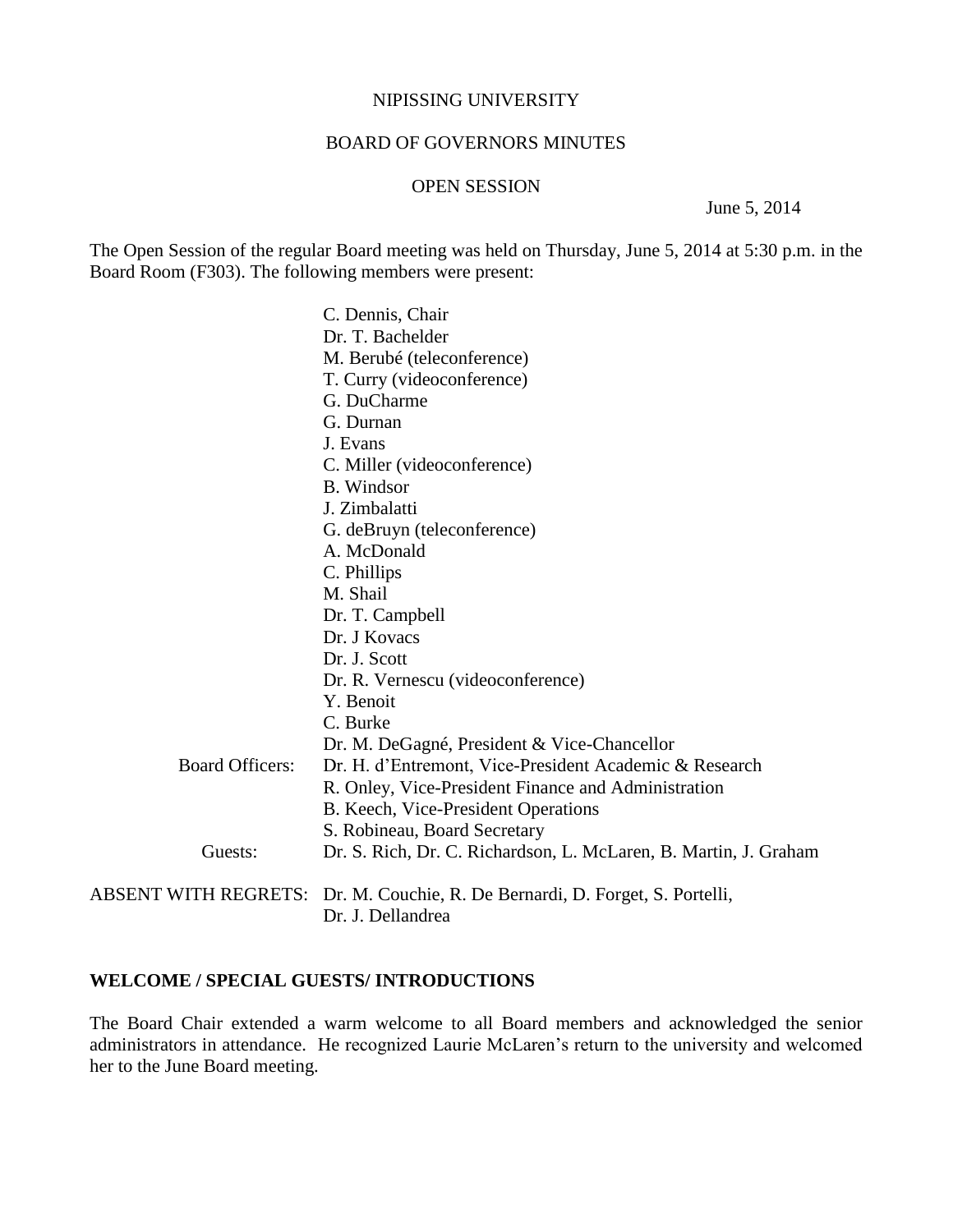Board of Governors' Minutes (Open Session) 2 June 5, 2014

## **ADOPTION OF THE MINUTES**

Resolution 2014-06-01: Moved by B. Windsor, seconded by D. T. Campbell that the minutes of the Open Session of the annual meeting of the Board of Governors held on May 1, 2014 be adopted as circulated.

Carried

### **CORRESPONDENCE**

A letter was sent to the Board from Dr. Saari, on behalf of his four brothers and one sister, expressing their gratitude for the donation made to Finlandia Village in tribute of his father.

A thank you card was received from former Board Chair Herb Brown, his son Marty, and his daughterin-law Helena, in appreciation to the Board, faculty, staff and students for the expression of sympathy and donation made in memory of Mrs. Geetie Brown.

## **PRESENTATION**

There was no presentation.

## **CHAIR'S REMARKS**

The Board Chair extended his sincere thanks to all Board members for their commitment and service during the 2013-2014 academic year. He expressed his gratitude to Vice-Chair, Greg DuCharme and Vice-Chair Pro Tem, Marianne Berubé for their support throughout the past year.

The Board Chair noted that several constituency representatives would be returning next year including Donna Forget, Aboriginal Council on Education representative; Margarida Shail, nonacademic representative; Al McDonald, Mayoral representative; and Drs. John Kovacs and Jeff Scott, faculty representatives. He stated, however, that the June Board meeting is always nostalgic because several members of the Board will complete their term at the end of the month. Mr. Dennis conveyed a special thank you to Drs. Roxanna Vernescu and Terry Campbell, faculty representatives, Genevieve deBruyn, Alumni representative and Casey Phillips, non-academic representative for their service to the Board of Governors.

The Board Chair recognized the excellent contribution given by external member, Greg DuCharme, who has been a Board member since April 2011. Mr. DuCharme served two years as Board Vice-Chair and was also Chair of the Advancement Committee for two years. For three years, he served on the Audit & Finance Committee, and was Chair in the final year. He also served as a Board representative on Senate. Mr. DuCharme will conclude his term on the Board on June 30, 2014. On behalf of the Board, Mr. Dennis commended Greg for his dedication of service and commitment to Nipissing University.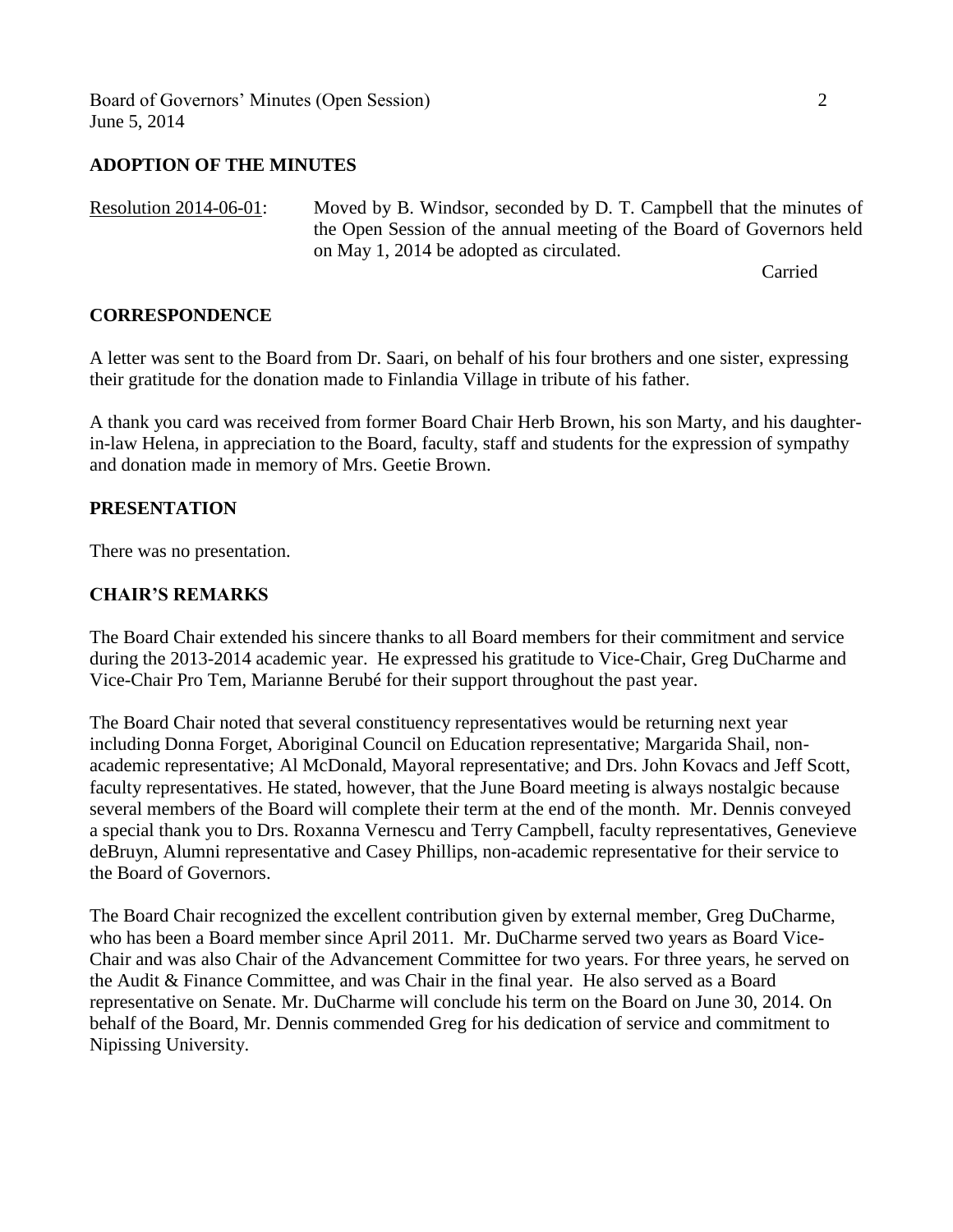Board of Governors' Minutes (Open Session) 3 June 5, 2014

Mr. Dennis also informed Board members that the Chancellor's term would conclude at the end of June. Dr. Jon Dellandrea has been the titular head of Nipissing University since 2010. He has been an active member of the Board of Governors attending, and participating at, Board and Executive Committee meetings. The Chancellor has officiated at two President's installation ceremonies and served with three NU Presidents. The Board Chair announced, on behalf of the Board, sincere gratitude and thanks to Dr. Dellandrea for his commitment of service to the Board and his loyalty to Nipissing University's growth and future.

The Board Chair asked members to notify the Board Secretary of any changes to their contact information.

Board members were reminded to obtain a copy of the Board Bulletin to be informed of meetings and events that will occur in June and during the summer.

# **PRESIDENT'S REMARKS**

The President strongly encouraged Board members to attend Convocation and show support for the graduates. A schedule of the Convocation ceremonies was made available at the back table. Board members were asked to confirm their attendance with the Board Secretary.

Dr. DeGagné echoed the sentiments of the Board Chair in acknowledging the volunteerism and contributions made by Board members. He stated that their true service to the community working weeknights, evenings and weekends was highly valued and appreciated.

The President indicated that discussions have been ongoing for several months with regard to redefining the roles of the senior administration. He therefore announced a realignment of the existing roles of the Vice-Presidents. He informed Board members that an announcement would be made to the NU community on June 6. The role of Provost will be added to the Vice-President Academic and Research to incorporate a leadership responsibility with regard to budgeting and planning. The President stated that Nipissing's adoption of this change should support our academic mission better. Dr. d'Entremont will assume a more active role in the budget process as chair of the committee. Additionally, he will assume the role of Acting President in Dr. DeGagné's absence. Given our current financial challenges, the President explained that the Vice-President Finance & Administration will change roles to incorporate more efforts on outreach, marketing, advancement and government relations, which are now priorities given current fiscal realities. Richard Onley's new title will be Vice-President Finance and External.

Dr. DeGagné informed Board members of the visit of COU President, Bonnie Patterson, to Nipissing University on May 15, 2014. He stated that much of what has occurred in the Ontario system is being experienced at Nipissing University as well. NU is not alone in facing the current challenges and pressures.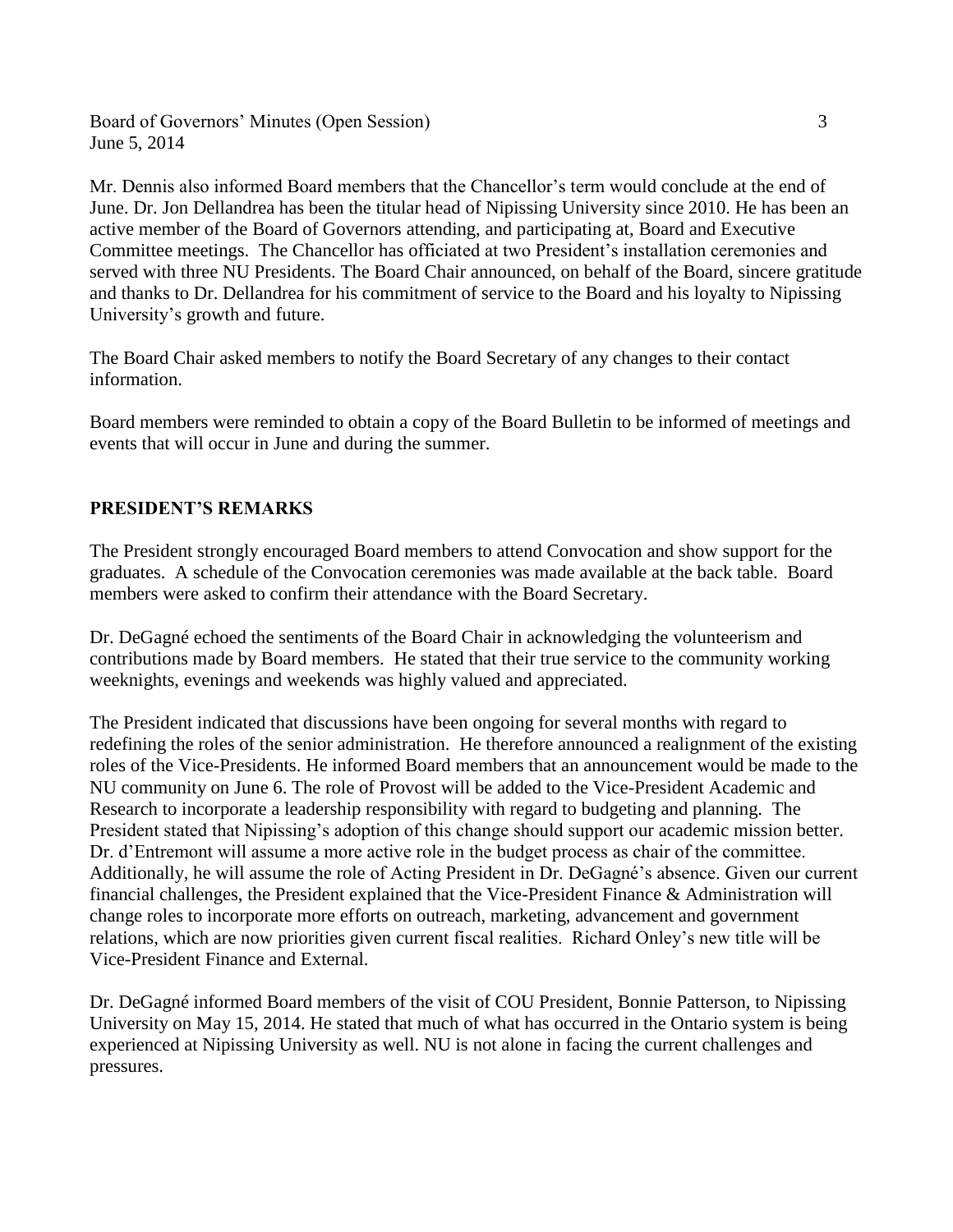Board of Governors' Minutes (Open Session) 4 June 5, 2014

The President stated that he had participated in a COU teleconference on May 28 with the executive heads of Trent, Lakehead and Brock universities, for the purpose of discussing teacher education and possible advocacy. Nipissing's Provost will meet at Brock University in the coming weeks to strategize the effects of the budget cuts to education.

Dr. DeGagné commented briefly on the prestigious Administrative Sciences Association of Canada Conference held in Huntsville May 10-13 and hosted by Nipissing University's School of Business. He had the opportunity to provide remarks. The theme for the 2014 conference was *Sustainability and Innovation in Work and Leisure.* The event featured a panel discussed regarding the development of the rich Ring of Fire resource deposits.

The President hosted the new members of NUSU Executive at a gathering with the Vice-Presidents on May  $27<sup>th</sup>$  to discuss common issues.

# **VICE-PRESIDENTS' REMARKS**

The VPAR informed Board members that the program prioritization exercise was well underway. At a meeting held last week with the Chairs and program coordinators, it was decided to delay completion of the first phase for a few months to allow more time to prepare the documentation and conduct further analysis. Dr. d'Entremont stated that the project will still finish on time in the Fall. The VPAR announced, with sorrow, the recent and sudden passing of Dr. Anne Clendinning. A scholarship fund has been established in her name.

# **DEANS' REMARKS**

There were no remarks from the Deans.

# **QUESTION PERIOD**

In response to an inquiry, the President confirmed that a donation to the Capitol Centre had been reestablished. As a follow-up question to the reference made in the Plant & Property Committee minutes regarding future plans for fundraising for the building that houses the Fine Arts department, it was noted that the VPAR/Provost and VP Finance & External will be examining, over the summer, a needs analysis for consideration by the Advancement Committee.

Dr. d'Entremont provided further explanation and definition regarding the role of Provost. He stated that 17 other universities have a Provost. Board members were informed that there are no financial ramifications to introducing a Provost at NU.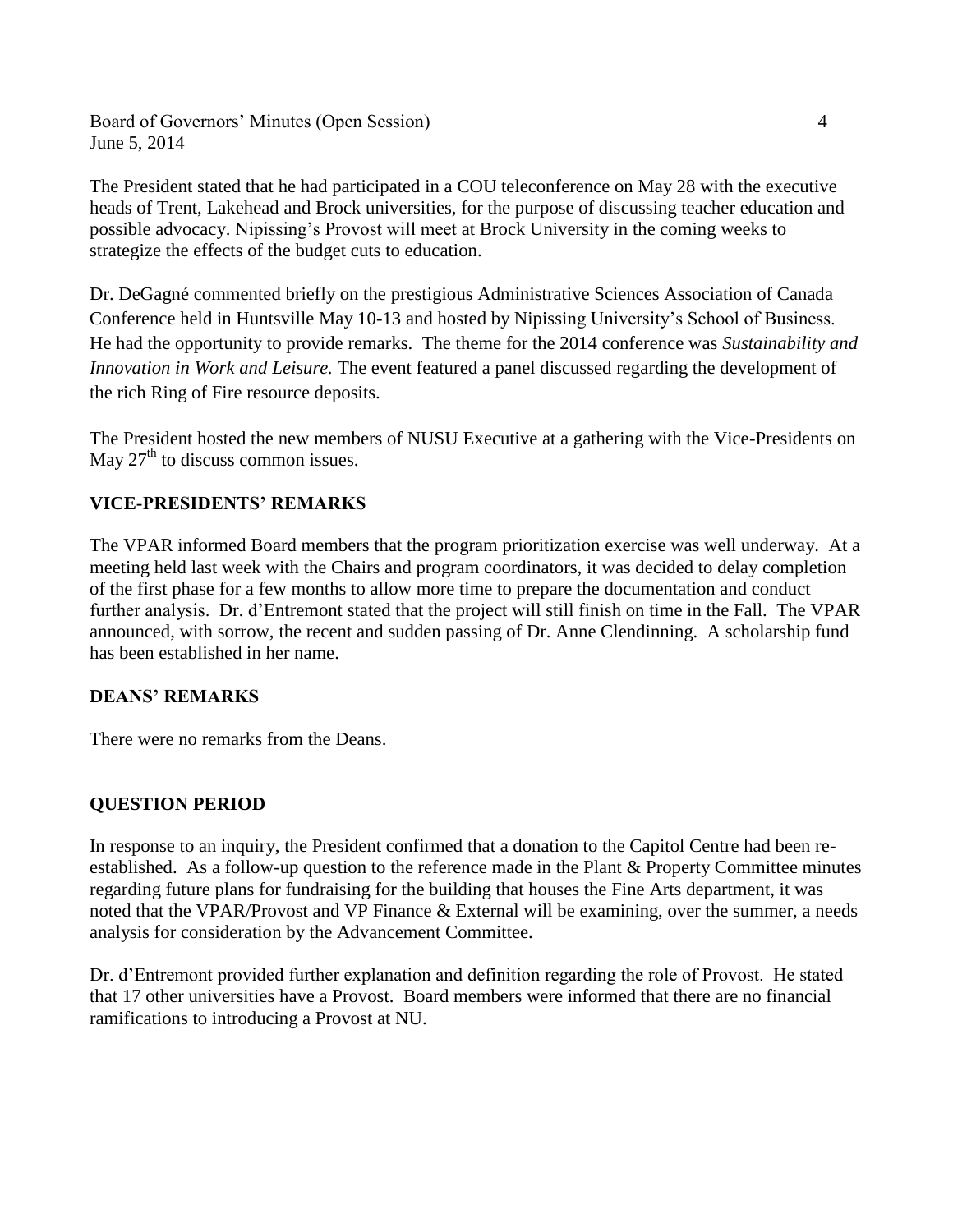Board of Governors' Minutes (Open Session) 5 June 5, 2014

## **STRATEGIC PLAN**

The Board Chair asked the President to speak about the Strategic Plan. Dr. DeGagné stated that NU has an existing strategic plan, but the new version is a much different piece in terms of its format. It examines three principal activities and includes reformed Vision, Mission and Values statements. The strategic planning process began with a meeting in Brantford 14 months ago with one reiteration in the Fall, followed by good feedback received as a result of the Board Retreat. Faculty were consulted through the Academic Senate and staff members also had opportunities for input. The President noted that strategic plans usually span five years; however, as a living document, the plan should be reviewed on a regular basis to ensure that the institution is on track. Dr. DeGagné outlined the changes that had been made since Board members last viewed the document; these included additions, on a more substantive basis, of some concepts that were missing. New language was employed to reframe and strengthen the descriptions of the three main priorities of the strategic plan. The Mission statement remains the same apart from the addition of Northern communities, Aboriginal and international as areas of particular focus. One value, Integritas, was chosen to incorporate all the values for which Nipissing stands.

Interestingly, it was noted that as feedback was received, there was little direct contradiction in the volume of changes requested for the strategic plan. The President stated that every concept received had been integrated. Thus, Nipissing University has a very robust document and a high-level strategic plan that is reflective of the community as well as outside partners. The broad, unifying strategic plan will now be used as a guide for departments to develop their own individual plans with specific goals and objectives. Dr. DeGagné stated that the plan is only as effective as the number of times it is taken down from the shelf. The plan will be referred to as presentations are made to the Board. It will be a useful tool to explain to parents and students what Nipissing has to offer; what our directions are for the future and how we differentiate ourselves from other universities.

## **COMMITTEE REPORTS**

#### Executive Committee

The Board Chair presented two resolutions from the report dated May 27, 2014.

| <b>Resolution 2014-06-02:</b> | Moved by C. Dennis, seconded by G. Durnan that the Board of<br>Governors approve the Nipissing University Strategic Plan.                                                                                                 |
|-------------------------------|---------------------------------------------------------------------------------------------------------------------------------------------------------------------------------------------------------------------------|
|                               | Carried                                                                                                                                                                                                                   |
| Resolution 2014-05-03:        | Moved by C. Dennis, seconded by M. Shail that the Board of Governors<br>accept the recommendation of the Executive Committee that the Annual<br>Committee Reports for the 2013-2014 academic year be received.<br>Carried |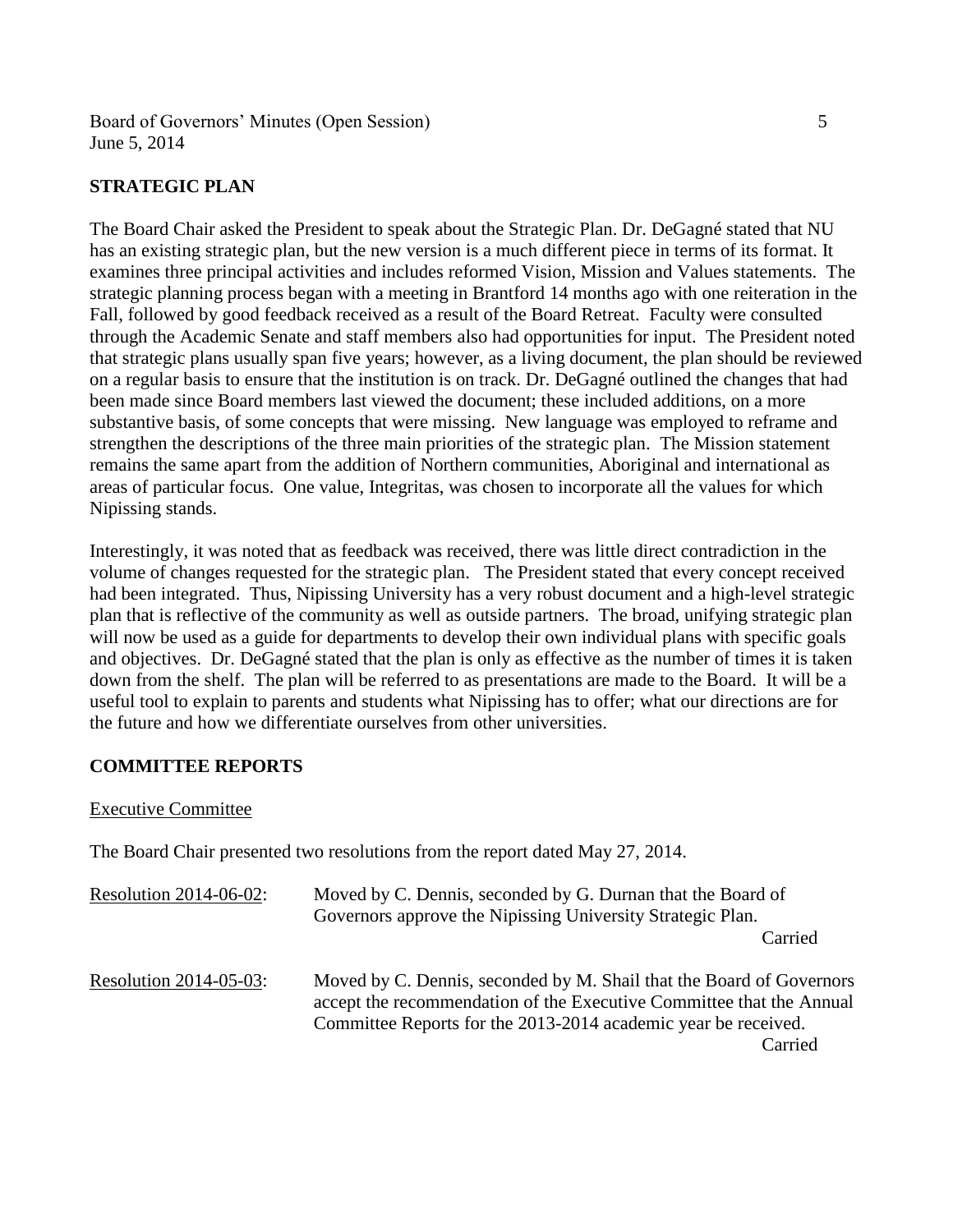## Board of Governors' Minutes (Open Session) 6 June 5, 2014

#### Audit & Finance Committee

Committee Chair, Greg DuCharme, outlined the diligent work done by committee members over the course of the year. He stated that there is an \$11.8 million deficit projected for the budget. Mr. DuCharme assured the Board of three important points: (i) the university understands the seriousness of the budget; (ii) the reserves we have will see us through this year and (iii) the university is engaged in a number of activities that will help us turn the corner. Mr. Onley explained the system-wide challenges including declining, overall demographics in Ontario; fewer applications than last year; caps on tuition; and increased expenses. He also outlined what is happening to Nipissing University, specifically. Board members were provided with a high level review of the full budget package. Dr. d'Entremont explained various long-term scenarios and identified different options for action including what the results would be in terms of revenue generated. These represent key levers that Nipissing University can consider and the type of thinking to be done on a yearly basis.

The students presented a verbal statement against the budget and also voted against it.

The following resolutions were presented:

| Resolution 2014-05-04: | Moved by G. DuCharme, seconded by Dr. T. Bachelder that the Board of |
|------------------------|----------------------------------------------------------------------|
|                        | Governors accept the recommendation of the Audit & Finance           |
|                        | Committee that the 2014-2015 operating budget be approved.           |
|                        | 2 Abstentions: Yannick Benoit and Christopher Burke                  |
|                        | Carried                                                              |
| Resolution 2014-05-05: | Moved by G. DuCharme, seconded by Y. Benoit that the Board of        |
|                        | Governors accept the recommendation of the Audit & Finance           |
|                        | Committee that the 2014-2015 Ancillary Budget be approved as         |
|                        | presented.                                                           |
|                        | Conmod                                                               |

Carried

## Plant and Property Committee

Plant & Property Chair, Jim Evans, informed Board members that the second phase of the renovation of the former Library space is now complete. The Centre for Physical Health and Education is essentially complete apart from some landscaping to be done. Preliminary designs for renovating the building on Jane Street have been completed and consultations with faculty have begun, but the project is on hold for the time being. The Student Centre design is underway and the students are negotiating with the university to lease a parcel of the Larocque property. An archaeological study has commenced to ensure that the land on which the proposed property will be built does not have any valuable artifacts. Mr. Evans stated that a new roof was recently installed on the house property in Brantford. He also reported that Nipissing University, in conjunction with Canadore, is implementing a new maintenance software program to document ime utilization on projects.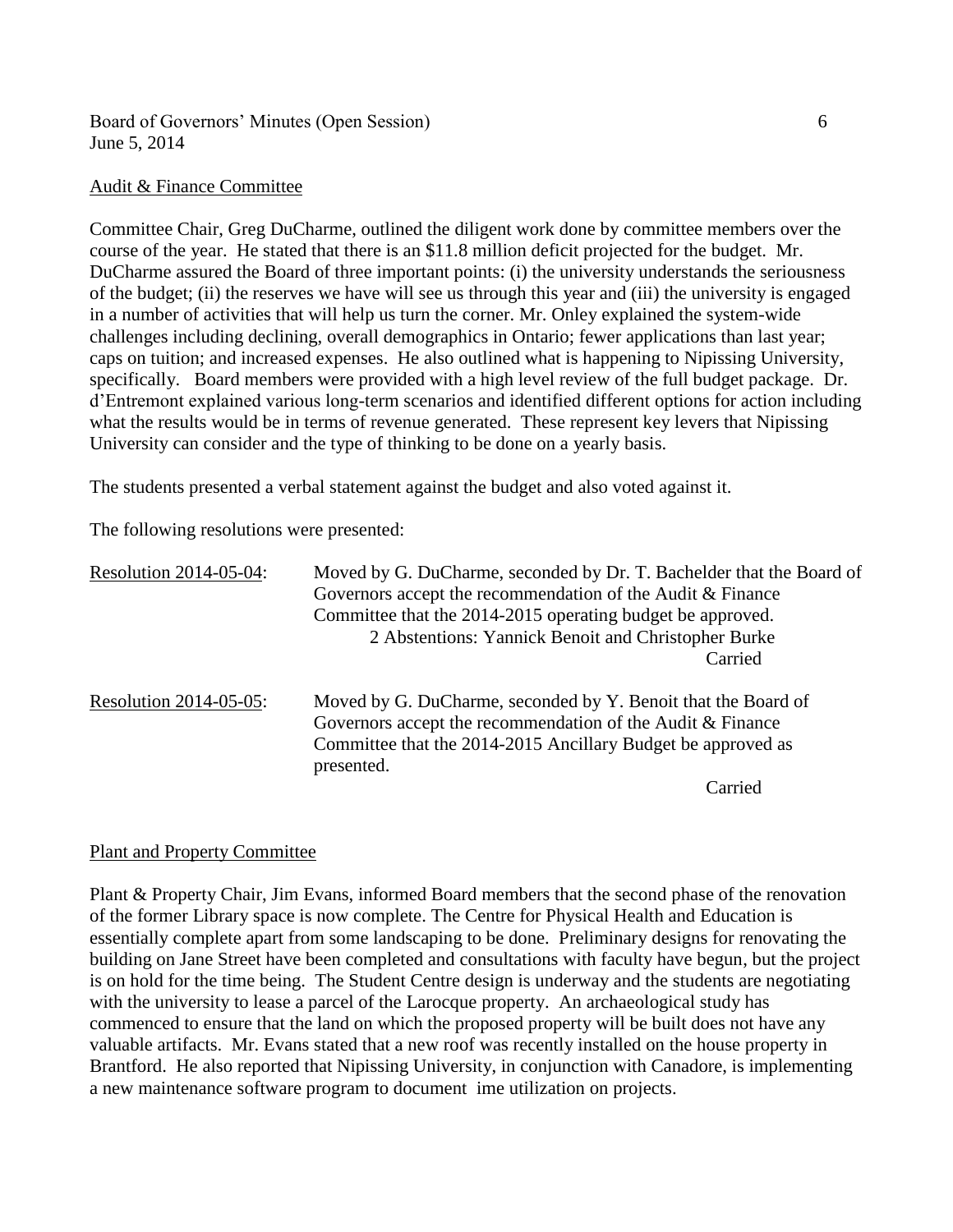Board of Governors' Minutes (Open Session) 7 June 5, 2014

# University Governance Committee

Committee Chair, Dr. Trevor Bachelder, presented the six resolutions from the meeting held on May 27, 2014.

| Resolution 2014-05-06:    | Moved by Dr. T. Bachelder, seconded by B. Windsor that the Board of<br>Governors accept the recommendation of the University Governance<br>Committee that the slate of nominations for the 2014-2015 Committee<br>Structure be approved as circulated.                                                                                                                                 |
|---------------------------|----------------------------------------------------------------------------------------------------------------------------------------------------------------------------------------------------------------------------------------------------------------------------------------------------------------------------------------------------------------------------------------|
|                           | Carried                                                                                                                                                                                                                                                                                                                                                                                |
| Resolution 2014-05-07:    | Moved by Dr. T. Bachelder, seconded by B. Windsor that the Board of<br>Governors accept the recommendation of the University Governance<br>Committee that the slate of nominations for the 2014-2015 Board<br>Representatives on Other Committees be approved as circulated.<br>Carried                                                                                                |
| Resolution 2014-06-08:    | Moved by Dr. T. Bachelder, seconded by B. Windsor that the Board of<br>Governors accept the recommendation of the University Governance<br>Committee that the revisions to Policy 3.1.2012.B.<br>Search/Appointment/Reappointment of Senior Academic Administrative<br>Officers be approved as amended.<br>Carried                                                                     |
| Resolution 2014-06-09:    | Moved by Dr. T. Bachelder, seconded by G. Durnan that the Board of<br>Governors accept the recommendation of the University Governance<br>Committee that Policy 1.2.2013.B Email Polling and Electronic Voting<br>be approved as amended.<br>Carried                                                                                                                                   |
| Resolution 2014-06-10:    | Moved by Dr. T. Bachelder, seconded by G. Durnan that the Board of<br>Governors accept the recommendation of the University Governance<br>Committee that Policy 1.1.2013.B Policy on Political Activities and<br>Events be approved as amended.<br>Carried                                                                                                                             |
| Resolution $2014-06-11$ : | Moved by D. T. Bachelder, seconded by Dr. J. Kovacs that the Board of<br>Governors accept the recommendation of the University Governance<br>Committee to revise the Board Bylaws, May 2014, Section VIII. Elected<br>Officers of the Board, #5 Vice-Chair Pro Tem (f) to state: "Be given<br>signing authority on behalf of the Chair, in the absence of the Chair and<br>Vice-Chair. |

Carried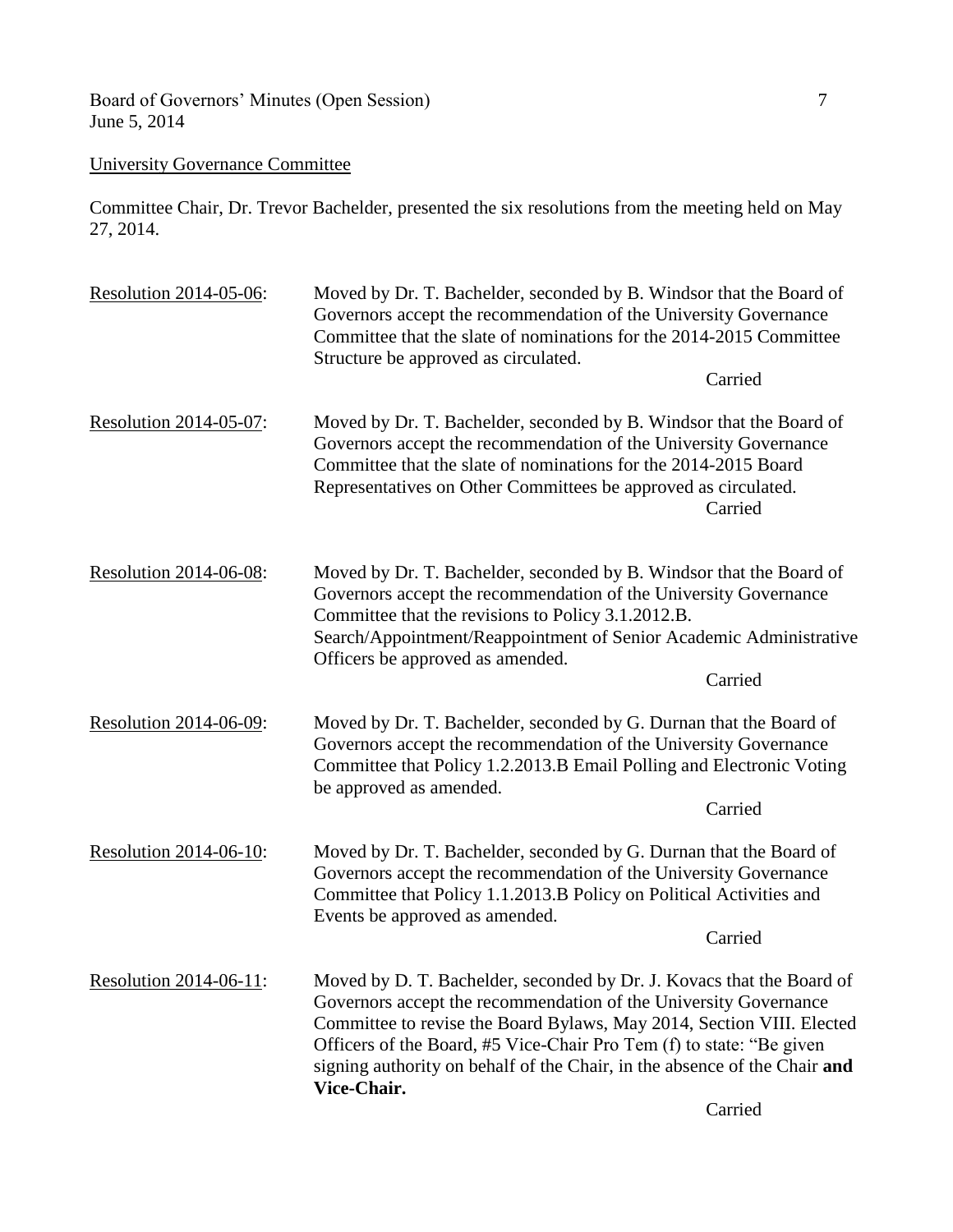## **BOARD REPRESENTATIVES ON OTHER COMMITTEES**

#### Academic Senate

Janet Zimbalatti advised Board members that there had been two Senate meetings since the Board last met in May. She announced that Dr. Matti Saari would be one of the new Senate representatives on the Board. Ms. Zimbalatti stated that it was good that the Board had approved the new political procedures policy because it has been a heated topic of debate at Senate. She reported that there had been many questions about the genesis of the budget deficit and how faculty members may become involved in recruiting. The idea of a university-wide Town Hall meeting was suggested so that people can gain a better understanding of the budget. Ms. Zimbalatti noted that there were expressions of determination among senators to support the strategic plan moving forward.

### Alumni Advisory Board

Genevieve deBruyn announced that the Alumni Advisory Board would be pleased to welcome new Alumni at the various Convocation ceremonies scheduled June 11-13, 2014.

### Brantford

Ms. Miller stated that students and faculty had returned home safely from their studies in Italy and Kenya. She stated that she was looking forward to welcoming Board and staff members from the main campus to Brantford for the joint WLU/Nipissing Brantford Convocation ceremony on June  $17<sup>th</sup>$ .

## Bracebridge

Mr. Durnan stated that \$29,000 had been raised for the Board of Governors Student Emergency Fund. Casey Phillips provided a couple of examples showing how these monies had impacted students' lives. He noted that in both cases, the students probably would not have been able to continue university studies had there not been monies made available to them. The Board Chair thanked all Board members who had contributed to the fund. Mr. Phillips announced that the students had also made contributions to a student development fund and he expressed his gratitude to NUSU for their initiatives on behalf of the student body.

Dr. Roxana Vernescu spoke about part-time faculty initiatives including a radio show where students are actively recruited to be part of a radio broadcasting team. Faculty and students are engaged in several outreach projects to pay it forward and make an impact on the community. One example is a community garden that provides learning opportunities and good food practices for the participants.